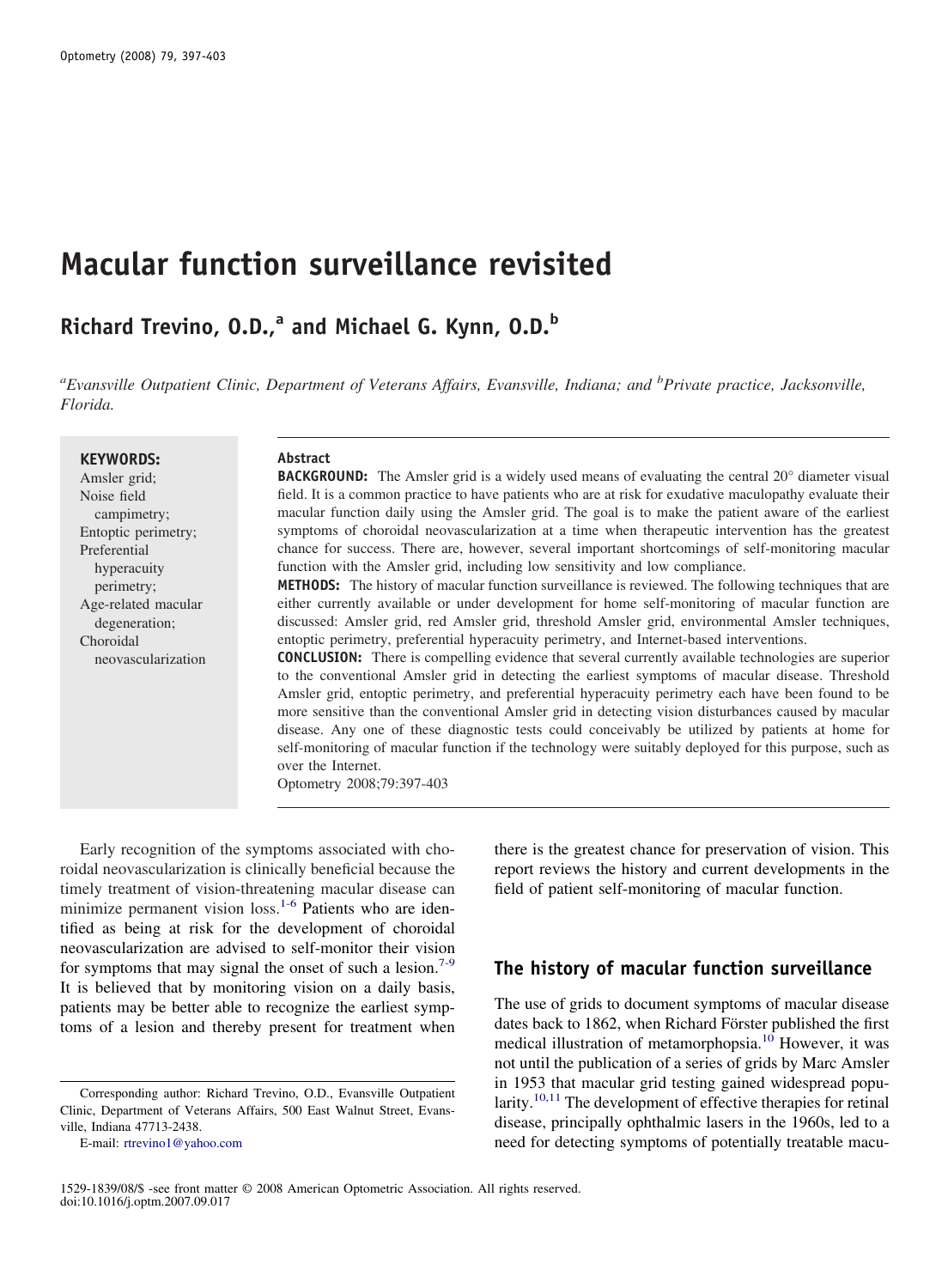lar lesions. It is believed that Schlaegel et al. $12$  were the first to advise patients at risk for choroidal neovascularization to monitor their vision at home with an Amsler grid. The landmark Macular Photocoagulation Study utilized daily central field evaluation of the treated eye with the Amsler grid as a means to facilitate early detection and examination of patients with neovascularization secondary to age-related macular degeneration (AMD), ocular histoplasmosis, and idiopathic neovascularization. $3-5$  They reported success in encouraging patients to check the central visual field daily with an Amsler grid. $8 \text{ In } 1983$  $8 \text{ In } 1983$ , Fine<sup>[7](#page-5-0)</sup> recommended that patients with drusen or atrophic changes in the macula be instructed to check their vision daily with an Amsler grid and to immediately report any changes that they perceived. Monitoring of the central visual field has since been found to be beneficial for patients with a variety of other ocular diseases, including diabetic retinopathy<sup>[13](#page-5-0)</sup> and cytomegalovirus retinitis. $14$ 

Questions have been raised regarding the reliability of the Amsler grid in detecting central field defects in patients with macular disease.<sup>[9,15,16](#page-5-0)</sup> In 1[9](#page-5-0)86, Fine et al.<sup>9</sup> reported that noncompliance was the largest factor responsible for the failure of patients with neovascular membranes to detect visual symptoms. Only 49 of 89 patients (55%) who were issued an Amsler grid for self-testing were actually using it to monitor their vision on a regular basis. They recommended that patients be instructed to monitor their vision in a variety of ways, including Amsler grid, reading ability, image clarity, color intensity, and absence of distortion of straight edges and lines in the environment, such as tele-phone poles and electric wires. Schuchard<sup>[15](#page-5-0)</sup> compared standard and threshold Amsler grid testing with standard and threshold fundus perimetry in 55 patients with macular disease and 10 normal controls. (Fundus perimetry, also known as microperimetry, is a psychophysical test of retinal sensitivity. It is performed by stimulating specific regions of the retina with a stimulus of known size and luminosity eliciting a response from the individual if the stimulus is perceived.<sup>17</sup>) Schuchard found that nearly half of the scotomas discovered with fundus perimetry were not detected with Amsler grid testing. He concluded that the perceptual filling in of the grid pattern across scotomas and eccentric fixation was a major factor that prevented the accurate interpretation of Amsler grid findings in the clinical diagnosis of retinal lesions. In a retrospective review of their Amsler chart self-monitoring protocol, Zaidi et al.<sup>[16](#page-5-0)</sup> found that their protocol detected less than 30% of AMD patients placed on home monitoring who subsequently had choroidal neovascularization. Younger patients were more likely to detect their symptoms with the Amsler chart than older patients, but this trend did not reach statistical significance. They concluded that Amsler grid surveillance of macular function was suboptimal and called for a new screening protocol used modern technology. Others have joined the call for making the development of a cost-effective selfassessment tool for patients with macular degeneration a research priority.<sup>[18](#page-5-0)</sup>

As progress in the treatment of macular disease continues, the shortcomings of Amsler grid surveillance have come under renewed scrutiny. A number of potential alternatives to the Amsler grid are now available. We review the currently available options and emerging technologies for macular function surveillance.

## **Amsler grid techniques**

#### **Conventional Amsler grid**

The series of 7 macular charts that are currently in widespread clinical use to test macular integrity were originally published by Marc Amsler in [19](#page-5-0)47.<sup>19</sup> Known today as the Amsler grid, the test evaluates the central 20° diameter visual field. The standard test chart is a white grid on a black background composed of 5-mm squares, which, when viewed at 30 cm, each subtend a 1° visual angle (*see* [Figure 1\)](#page-2-0). There are conflicting reports regarding whether the original design (white grid on a black background) is superior to a black grid on a white background.<sup>[20,21](#page-5-0)</sup>

Since first introduced, the Amsler test has become a very popular means of evaluating the central visual field. Advantages of the test are that it is of low cost, rapid to perform, easy to explain and understand, and has the ability to detect both scotomas and metamorphopsia. The Amsler grid is very well suited to macular function surveillance by patients at home. This has led many retinal authorities to recommend that the Amsler grid be used for this purpose. The American Academy of Ophthalmology, as an example, has assigned the highest level of importance to the recommendation that patients with intermediate-stage AMD be educated about detecting new symptoms of choroidal neovascularization using the Amsler grid or reading vision. $^{22}$  $^{22}$  $^{22}$ 

However, as previously discussed, there are several important disadvantages that limit the effectiveness of macular function surveillance with the Amsler grid, chiefly low sensitivity and poor compliance. Attempts to improve the sensitivity and the Amsler grid have included modifying its color and contrast and are discussed in detail later. Poor compliance is a more challenging problem to overcome. [Table 1](#page-2-0) lists some strategies that may improve patient compliance with macular function surveillance.

#### **Red Amsler grid**

All Amsler grids are suprathreshold tests of the central visual field. Any suprathreshold visual field test may fail to detect subtle relative scotomas because the stimulus (in this case the lines of the grid) is powerful enough to elicit a response even within the region of reduced sensitivity of the scotoma. When the Amsler grid test is performed on patients who are likely to have relative scotomas (such as patients taking hydroxychloroquine<sup>23,24</sup>), a red grid on a black background has been used in an attempt to decrease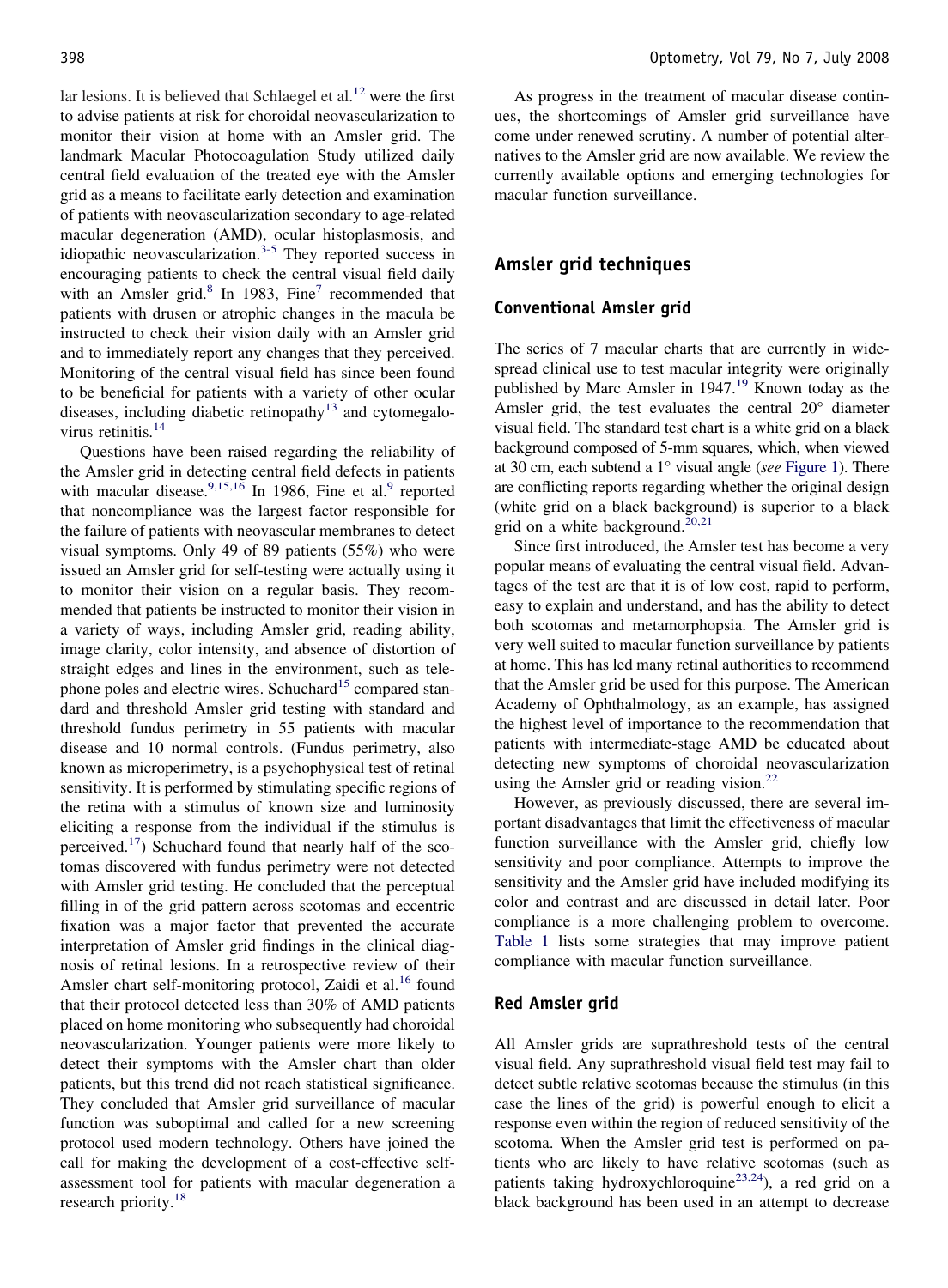<span id="page-2-0"></span>

**Figure 1** The Amsler grid.

the intensity of the stimulus. Use of the red Amsler grid has been reported to increase the detection of scotomas when compared with the standard Amsler grid.<sup>[23,24](#page-5-0)</sup> A consequence of increased sensitivity may be a higher rate of false-positive responses. A recent study looking at this question found that 6% to 11% of all patients screened with a red Amsler grid in an outpatient rheumatology setting had a false-positive result.<sup>[25](#page-5-0)</sup> False-positives are rare with the standard Amsler grid.<sup>[15](#page-5-0)</sup>

## **Threshold Amsler grid**

Another approach designed to increase the sensitivity of the Amsler grid is to view the grid through cross polarizing

lenses that decrease the luminance of the grid until it is barely perceptible. Under such conditions, the test detects more scotomas, and the area covered by these defects is greater.<sup>[26](#page-5-0)</sup> Almony et al.<sup>[24](#page-5-0)</sup> reported good success using the threshold Amsler grid to detect maculopathy in asymptom-atic patients taking hydroxychloroquine. Schuchard<sup>[15](#page-5-0)</sup> found the scotoma yield to be higher with the threshold Amsler than with the standard Amsler test; however, there was little difference in the sensitivity of the 2 systems when compared with the gold standard of fundus perimetry performed with the scanning laser ophthalmoscope.

An alternative to using cross-polarizing lenses to decrease the visibility of the Amsler grid is to use low-contrast charts. Cheng and Vingrys<sup>[27](#page-5-0)</sup> found that low-contrast (18%)

| Table 1 |  |  |  |  |  |  | Strategies to improve compliance with macular function surveillance |  |
|---------|--|--|--|--|--|--|---------------------------------------------------------------------|--|
|---------|--|--|--|--|--|--|---------------------------------------------------------------------|--|

<sup>1.</sup> Instruct patients to monocularly assess vision in a variety of ways, including Amsler grid, reading vision, inspection of straight edges in their surroundings, and entoptic perimetry with a home television. Reinforce compliance at each office visit.

6. Refer patients to a macular degeneration support group.

<sup>2.</sup> Educate family members on macular surveillance protocols so they may reinforce patient compliance.

<sup>3.</sup> Motivate patients to comply by educating them about available treatments for choroidal neovascularization.

<sup>4.</sup> Follow-up in-office education with phone or mail contacts.

<sup>5.</sup> Take steps to improve the doctor–patient relationship to improve communication and establish trust and mutual cooperation.

<sup>7.</sup> Refer noncompliant patients to compliance therapy or mood and behavioral management performed by a behavioral (medicine) specialist.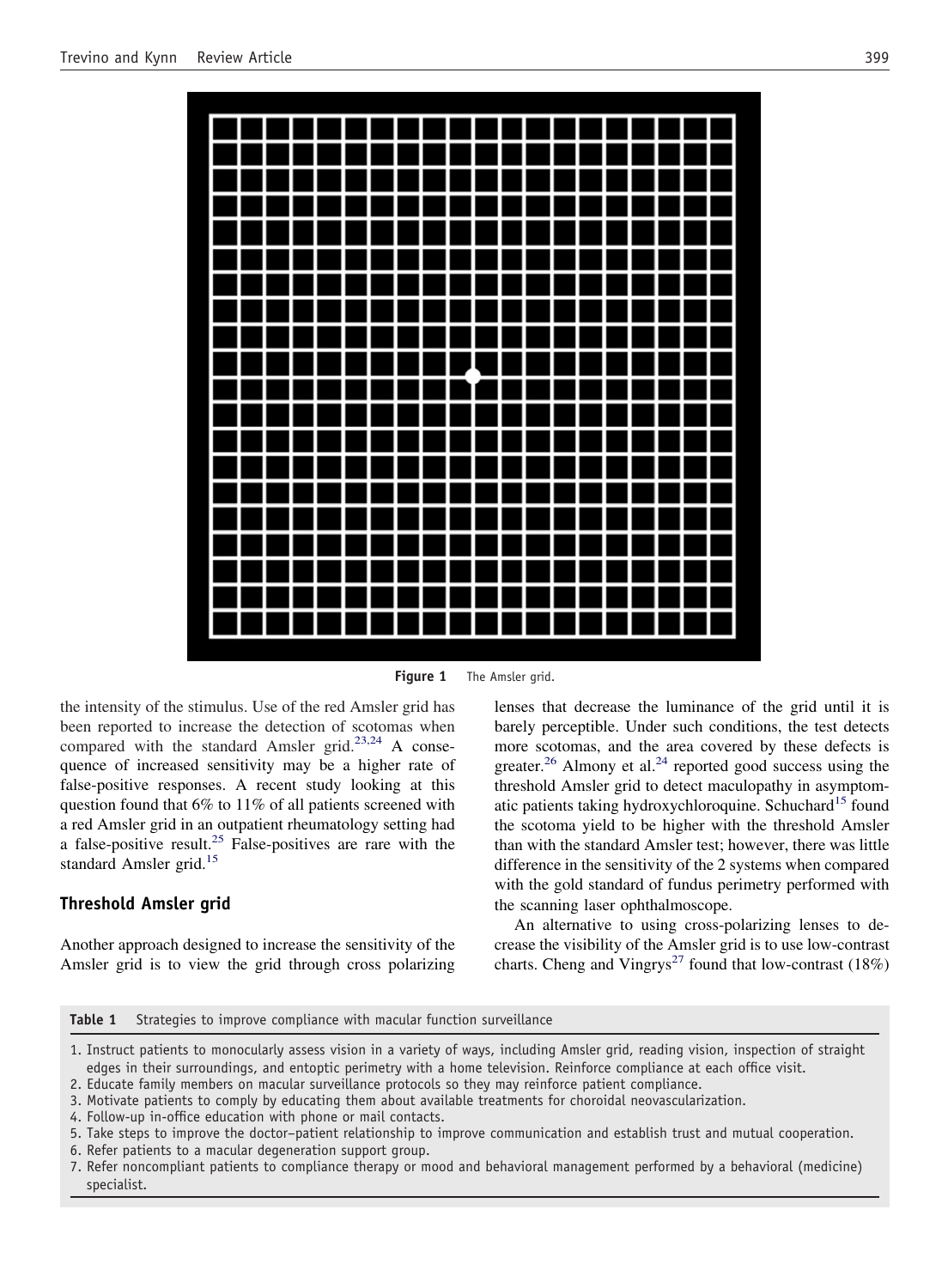Amsler grid charts were significantly more sensitive than high-contrast (90%) charts. They also report that low-contrast charts are superior to cross-polarizing lenses because, unlike cross-polarizing lenses, low-contrast charts do not affect luminance and adaptation levels that have the potential to confound performance on the test.

Recently, the threshold Amsler grid test has been computerized, such that the contrast is varied on a computer monitor rather than with cross-polarizing lenses. $28,29$  Patients are instructed to outline their scotomas on a touchsensitive computer monitor at varying contrast levels. The results are then analyzed to produce a 3-dimensional depiction of the scotoma. Using this device, patients with nonexudative AMD were found to have scotomas with steep sloping margins, whereas patients with the exudative form of the disease were found to have scotomas with shallow sloping margins. $29$  The investigators concluded that this device is an effective tool for accurately evaluating, characterizing, and monitoring scotomas in patients with  $AMD.<sup>29</sup>$  $AMD.<sup>29</sup>$  $AMD.<sup>29</sup>$ 

#### **Nongrid techniques**

Although the Amsler grid has been a mainstay of macular function evaluation since its inception, a number of alternative techniques have been developed to improve the ability to assess the central visual field and detect the earliest symptoms of macular disease.

#### **Environmental Amsler**

Unfortunately, few patients who are instructed to monitor their vision on a daily basis with an Amsler grid will actually do so.<sup>[9](#page-5-0)</sup> Therefore, patients should always be advised to monocularly assess their vision in multiple ways, referred to as environmental Amsler techniques. These functional vision tests include checking reading ability, straight edges for signs of distortion, overall image clarity, and color intensity (*see* Table 2).

It has been reported that patients with choroidal neovascularization are more likely to recognize changes in their near vision than vision at distance.<sup>[9](#page-5-0)</sup> Therefore, patients should be especially encouraged to evaluate the clarity of their vision while engaged in near tasks, such as reading.

#### **Entoptic perimetry**

Noise field campimetry is a means of making scotomas visible that are not normally perceived by patients because of perceptual filling in. $30,31$  It is performed by having the patient view a video display that is filled with small black and white spots flickering randomly at high frequency. A normal observer will report that the field is completely filled with random visual noise patterns, often described as "snow" or "static." Patients with acquired prechiasmal visual field defects may perceive that defect as a region that can variously appear motionless, dark, grey, or otherwise different from the remainder of the video display. Entoptic perimetry is then performed by having the patient trace the outline of the scotoma. This technique has been used suc-cessfully in studies to screen patients for glaucoma<sup>[32](#page-5-0)</sup> and a variety of retinal disorders, including AMD,<sup>[33](#page-5-0)</sup> diabetic ret-inopathy,<sup>[34,35](#page-5-0)</sup> and cytomegalovirus retinitis.<sup>[36](#page-5-0)</sup> These studies report excellent sensitivity and specificity data. Brown reported that entoptic perimetry is 89% more sensitive than Amsler grid in detecting clinically significant macular edema in diabetic patients.<sup>[35](#page-5-0)</sup> There are, to our knowledge, no published reports directly comparing entoptic perimetry with Amsler grid in patients with AMD.

The static produced by a conventional television tuned to a nontransmitting station is effective for performing entop-tic perimetry.<sup>[32,35,37](#page-5-0)</sup> Therefore, this technique is a viable method of macular function surveillance for any patient with access to a television at home (*see* [Table 3\)](#page-4-0).

#### **Preferential hyperacuity perimeter**

Hyperacuity, also known as Vernier acuity, refers to the ability to judge whether a pair of target features is aligned.<sup>[38](#page-5-0)</sup> The preferential hyperacuity perimeter (PHP) presents the subject with a dotted line on a computer screen with 1 dot out of alignment with the others. The subject, fixating a

| Patient instructions for environmental Amsler<br>Table 2 |  |
|----------------------------------------------------------|--|
|----------------------------------------------------------|--|

- 1. Wear the appropriate eyeglasses for distance or near vision.
- 2. Cover or close one eye.
- 3. Inspect a familiar straight object or pattern of straight lines in your surroundings for signs of waviness. Common examples include:
	- Door frames
	- Telephone poles
	- Ceiling or floor tiles
	- Crossword puzzles
	- Lines of text on a page
- 4. Repeat procedure with the other eye.
- 5. Make it a habit to check the straightness of lines that you encounter in your surroundings on a daily basis. Become familiar with differences in clarity of vision between the 2 eyes.
- 6. Immediately report any changes that are observed to your eye doctor.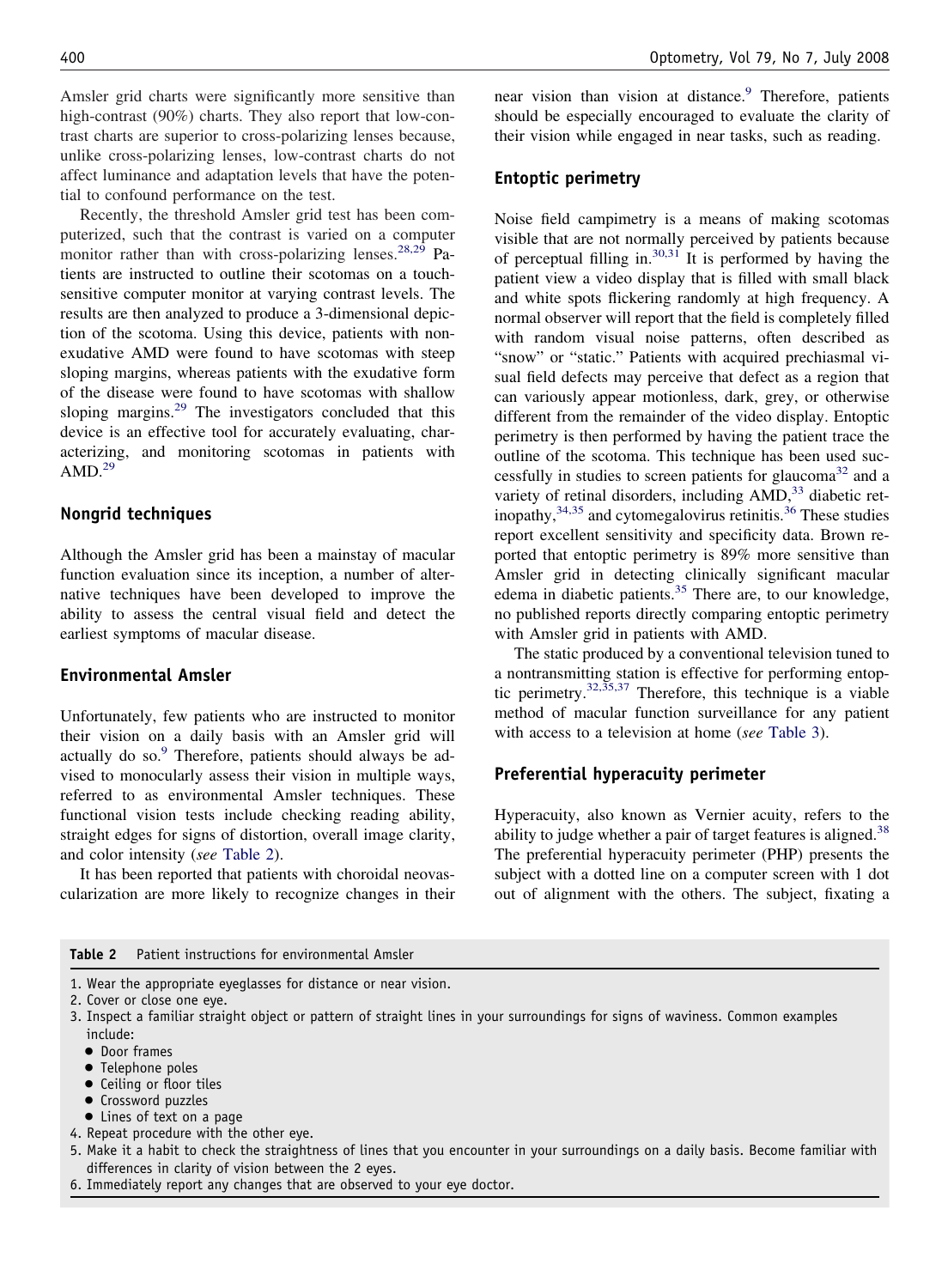<span id="page-4-0"></span>**Table 3** Patient instructions for entoptic perimetry using a television

1. Tune the television to a station without a signal such that the screen is full of static.

- 2. Sit directly in front of the television screen and as close to it as possible. Your eyes should be no more than 2 to 3 feet from the screen (sit closer to sets with smaller screens) and as close to level with it as possible.
- 3. You do not need to wear eyeglasses unless instructed to do so by your eye doctor (note: vision correction is not required unless uncorrected near acuity is less than 20/200).
- 4. Stare at the center of the television screen with one eye closed or covered for 5 seconds, then switch eyes. Stare at the center of the screen for 5 seconds with the second eye.
- 5. Repeat the above procedure until each eye has looked at the television screen at least 3 times, or until you see a defect on the screen. A defect will appear as a region of the screen that is grey and motionless, or different in some other way from the rest of the screen. Note the position and size of any defects that you see.
- 6. Immediately report any changes that are observed to your eye doctor.

central point, touches the screen with a stylus at the perceived location of the misaligned dot. This procedure is repeated until the entire macular area is tested.<sup>[39](#page-5-0)</sup>

The PHP has been shown to be more sensitive than the Amsler grid in detecting visual changes associated with AMD.<sup>[39-41](#page-5-0)</sup> In one study, the increased sensitivity came at a cost of less specificity; the PHP had a higher rate of false-positive results than the Amsler grid. $39$  Another study that used a modified software algorithm $42$  reported better specificity, such that the PHP was able to successfully differentiate patients with intermediate stage AMD from those with neovascular lesions.<sup>[40](#page-5-0)</sup> Kampmeier et al.<sup>[43](#page-5-0)</sup> found that the relative sensitivity of Amsler grid and PHP in patients with AMD varied with the stage of the disease, with PHP being superior to Amsler grid only in those patients with geographic atrophy and choroidal neovascularization. Klatt et al. $44$  reported that PHP is more sensitive than Amsler grid in detecting metamorphopsia caused by AMD with occult neovascularization but that the Amsler grid is superior in detecting metamorphopsia caused by macular hole, epiretinal membrane, and central serous chorioretinopathy. The utility of the PHP as a device for selfmonitoring at home is reported to be under investiga- $tion.<sup>39,41</sup>$  $tion.<sup>39,41</sup>$  $tion.<sup>39,41</sup>$ 

#### **Internet-based interventions**

The Internet holds promise as a cost-effective means to screen for vision problems. Many vision screening tests, including acuity, color vision, and perimetry, are currently available online.<sup>[45](#page-5-0)</sup> The Amsler grid is widely available for download on numerous consumer-oriented health care Web sites. Internet-based macular function tests, such as MyVisionTest (Evansville, Indiana) $46$  and Macustat (Peristat Group, Inc., San Francisco, California), $47$  are still in their infancy. To our knowledge, sensitivity and specificity data for these online tests of macular function have yet to be published in peer-reviewed literature.

The Internet is well-suited to deliver self-care interventions for chronic illnesses, often referred to as e-health interventions.<sup>[48](#page-6-0)</sup> Studies have found that Internet-based interventions are associated with improved behavioral outcomes compared with non–Internet-based interventions.<sup>[49](#page-6-0)</sup> It would appear that the technologies used in computerized threshold Amsler grid, entoptic perimetry, and PHP would be well-suited to Internet delivery. There are significant challenges that face anyone attempting to design a Web-based vision test.<sup>[45](#page-5-0)</sup> Nonetheless, as growing numbers of seniors avail themselves of personal computers and the Internet<sup>[50](#page-6-0)</sup> the potential value of a validated online test of macular function grows ever larger.

## **Conclusions**

The outcomes of treatment of choroidal neovascularization are generally better if the treatment is instituted earlier in the course of the disease. Since its introduction, the Amsler grid has been the cornerstone of macular function self-testing, but computer technology offers the hope of improved tests that may be suitable for home use on a personal computer. Computer-based technologies, as potential alternatives, offer the prospect of more sensitive tests that could enable patients to present for care sooner in the event of disease progression. Should the tests be designed with the AMD patient in mind, such that they are easy to use for older individuals with impaired vision, improved compliance is also possible. Poor compliance is the Achilles' heel of any macular function surveillance protocol. The clinician who prescribes home surveillance must continually review and reinforce compliance.

## **Acknowledgment**

The authors recognize the assistance provided by the staff of the Gérard Cottet Library at the Pennsylvania College of Optometry in obtaining some of the references used in the preparation of this manuscript.

#### **References**

1. Gonzales CR. VEGF Inhibition Study in Ocular Neovascularization (V.I.S.I.O.N.) Clinical Trial Group. Enhanced efficacy associated with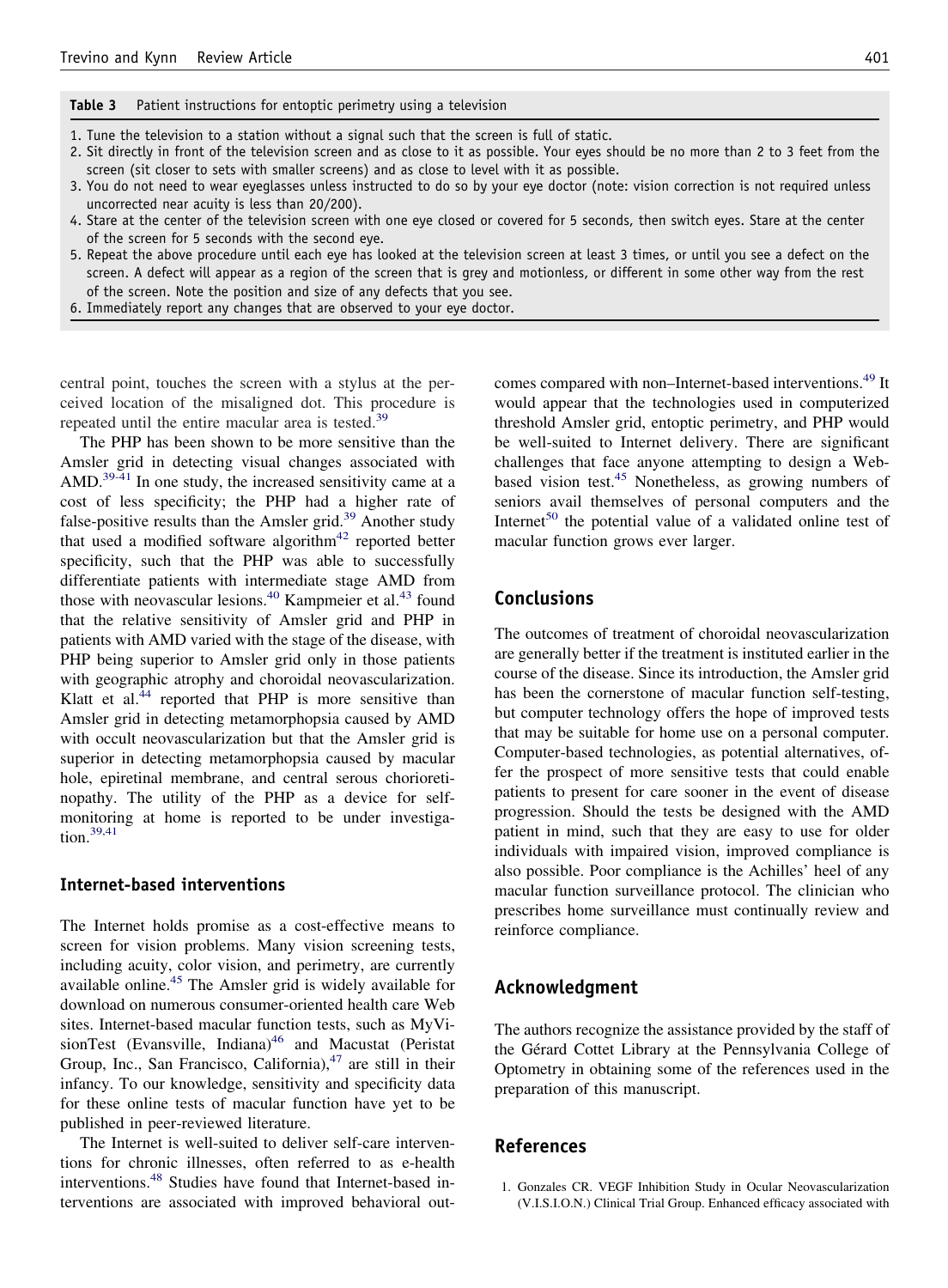<span id="page-5-0"></span>early treatment of neovascular age-related macular degeneration with pegaptanib sodium: an exploratory analysis. *Retina* 2005;25:815-27.

- 2. Boyer DS, Antoszyk AN, Awh CC, et al., MARINA Study Group. Subgroup analysis of the MARINA study of ranibizumab in neovascular age-related macular degeneration. *Ophthalmology* 2007;114: 246-52.
- 3. Macular Photocoagulation Study Group. Argon laser photocoagulation for senile macular degeneration: results of a randomized clinical trial. *Arch Ophthalmol* 1982;100:912-8.
- 4. Macular Photocoagulation Study Group. Argon laser photocoagulation for ocular histoplasmosis: results of a randomized clinical trial. *Arch Ophthalmol* 1983;101:1347-57.
- 5. Macular Photocoagulation Study Group. Argon laser photocoagulation for idiopathic neovascularization: results of a randomized clinical trial. *Arch Ophthalmol* 1983;101:1358-61.
- 6. Blinder KJ, Bradley S, Bressler NM, et al. Treatment of Age-related Macular Degeneration with Photodynamic Therapy Study Group, Verteporfin in Photodynamic Therapy Study Group. Effect of lesion size, visual acuity, and lesion composition on visual acuity change with and without verteporfin therapy for choroidal neovascularization secondary to age-related macular degeneration: TAP and VIP report No. 1. *Am J Ophthalmol* 2003;136:407-18.
- 7. Fine SL. Further thoughts on the diagnosis and treatment of patients with macular degeneration. *Arch Ophthalmol* 1983;101:1189-90.
- 8. Fine SL, Macular Photocoagulation Study Group. Early detection of extrafoveal neovascular membranes by daily central field evaluation. *Ophthalmology* 1985;92:603-9.
- 9. Fine AM, Elman MJ, Ebert JE, et al. Earliest symptoms caused by neovascular membranes in the macula. *Arch Ophthalmol* 1986;104: 513-4.
- 10. Marmor MF. A brief history of macular grids: from Thomas Reis to Edvard Munch and Marc Amsler. *Surv Ophthalmol* 2000;44:343-53.
- 11. Amsler M. Earliest symptoms of diseases of the macula. *Br J Ophthalmol* 1953;37:521-37.
- 12. Schlaegel TF Jr, Cofield DD, Clark G, et al. Photocoagulation and other therapy for histoplasmic choroiditis. *Trans Am Acad Ophthalmol Otolaryngol* 1968;72:355-63.
- 13. Wolfe KA, Sadun AA. Threshold Amsler grid testing in diabetic retinopathy. *Graefes Arch Clin Exp Ophthalmol* 1991;229:219-23.
- 14. Teich SA, Saltzman BR. Evaluation of a new self-screening chart for cytomegalovirus retinitis in patients with AIDS. *J Acquir Immune Defic Syndr Hum Retrovirol* 1996;13:336-42.
- 15. Schuchard RA. Validity and interpretation of Amsler grid reports. *Arch Ophthalmol* 1993;111:776-80.
- 16. Zaidi FH, Cheong-Leen R, Gair EJ, et al. The Amsler chart is of doubtful value in retinal screening for early laser therapy of subretinal membranes. The West London Survey. *Eye* 2004;18:503-8.
- 17. Sunness JS, Schuchard RA, Shen N, et al. Landmark-driven fundus perimetry using the scanning laser ophthalmoscope. *Invest Ophthalmol Vis Sci* 1995;36:1863-74.
- 18. Crossland M, Rubin G. The Amsler chart: absence of evidence is not evidence of absence. *Br J Ophthalmol* 2007;91:391-3.
- 19. Amsler M. L'examen qualitatif de la fonction maculaire. *Ophthalmologica* 1947;114:248-61.
- 20. Agustin AJ, Offermann I, Lutz J, et al. Comparison of the original Amsler grid with the modified Amsler grid: Result for patients with age-related macular degeneration. *Retina* 2005;25:443-5.
- 21. Achard OA, Safran AB, Duret FC, et al. Role of the completion phenomenon in the evaluation of Amsler grid results. *Am J Ophthalmol* 1995;120:322-9.
- 22. American Academy of Ophthalmology. *Preferred practice pattern: age-related macular degeneration.* Limited revision. San Francisco, CA: American Academy of Ophthalmology; 2005.
- 23. Easterbrook M. The sensitivity of Amsler grid testing in early chloroquine retinopathy. *Trans Ophthalmol Soc UK* 1985;104: 204-7.
- 24. Almony A, Garg S, Peters RK, et al. Threshold Amsler grid as a screening tool for asymptomatic patients on hydroxychloroquine therapy. *Br J Ophthalmol* 2005;89:569-74.
- 25. Pluenneke AC, Blomquist PH. Utility of red Amsler grid screening in a rheumatology clinic. *J Rheumatol* 2004;31:1754-5.
- 26. Wall M, Sadun AA. Threshold Amsler grid testing. Cross-polarizing lenses enhance yield. *Arch Ophthalmol* 1986;104:520-3.
- 27. Cheng AS, Vingrys AJ. Visual losses in early age-related maculopathy. *Optom Vis Sci* 1993;70:89-96.
- 28. Fink W, Sadun AA. Three-dimensional computer-automated threshold Amsler grid test. *J Biomed Opt* 2004;9:149-53.
- 29. Nazemi PP, Fink W, Lim JI, et al. Scotomas of age-related macular degeneration detected and characterized by means of a novel threedimensional computer-automated visual field test. *Retina* 2005;25: 446-53.
- 30. Aulhorn E, Köst G. Rauschfeldkampimetrie: eine perimetrische Untersuchungsweise. *Klin Monatsbl Augenheilkd* 1988;192:284-8.
- 31. Plummer DJ, Azen SP, Freeman WR. Scanning laser entoptic perimetry for the screening of macular and peripheral retinal disease. *Arch Ophthalmol* 2000;118:1205-10.
- 32. Shirato S, Adachi M, Hara T. Subjective detection of visual field defects using home TV set. *Jpn J Ophthalmol* 1991;35:273-81.
- 33. Freeman WR, El-Brady M, Plummer DJ. Scanning laser entoptic perimetry for the detection of age-related macular degeneration. *Arch Ophthalmol* 2004;122:1647-51.
- 34. El-Bradey M, Plummer DJ, Uwe-Bartsch D, et al. Scanning laser entoptic perimetry for the detection of visual defects associated with diabetic retinopathy. *Br J Ophthalmol* 2006;90:17-9.
- 35. Brown JC, Kylstra JA, Mah ML. Entoptic perimetry screening for central diabetic scotomas and macular edema. *Ophthalmology* 2000; 107:755-9.
- 36. Plummer DJ, Banker A, Taskintuna I, et al. The utility of entoptic perimetry as a screening test for cytomegalovirus retinitis. *Arch Ophthalmol* 1999;117:202-7.
- 37. Schiefer U, Gisolf AC, Kirsch J, et al. Rauschfeld-Screening Ergebnisse einer Fernsehfeldstudie zur Detektion von Gesichtsfelddefekten. *Ophthalmologe* 1996;93:604-16.
- 38. Levi DM, Klein SA, Carney T. Unmasking the mechanisms for Vernier acuity: evidence for a template model for Vernier acuity. *Vision Res* 2000;40:951-72.
- 39. Goldstein M, Loewenstein A, Barak A, et al., Preferential Hyperacuity Perimeter Research Group. Results of a multicenter clinical trial to evaluate the preferential hyperacuity perimeter for detection of age-related macular degeneration. *Retina* 2005;25:296-303.
- 40. Alster Y, Bressler NM, Bressler SB, et al. Preferential Hyperacuity Perimetry Research Group. Preferential hyperacuity perimeter (Pre-View PHP) for detecting choroidal neovascularization study. *Ophthalmology* 2005;112:1758-65.
- 41. Loewenstein A, Malach R, Goldstein M, et al. Replacing the Amsler grid: a new method for monitoring patients with age-related macular degeneration. *Ophthalmology* 2003;110:966-70.
- 42. Loewenstein A. The significance of early detection of age-related macular degeneration. *Retina* 2007;27:873-8.
- 43. Kampmeier J, Zorn MM, Lang GK, et al. Vergleich des Preferential-Hyperacuity-Perimeter (PHP)-tests mit dem Amsler-netz-test bei der diagnose verschiedener stadien der altersbezogenen makuladegeneration. *Klin Monatsbl Augenheilkd* 2006;223:752-6.
- 44. Klatt C, Sendtner P, Ponomareva L, et al. Diagnostik von metamorphopsien bei netzhauterkrankungen unterschiedlicher genese. *Ophthalmologe* 2006;103:945-52.
- 45. Kuchenbecker J, Lindner H. Visual function tests on the Internet sense or nonsense? *Strabismus* 2004;12:97-102.
- 46. MyVisionTest vision testing module. Available at: *[http://www.myvi](http://www.myvisiontest.com)[siontest.com](http://www.myvisiontest.com)*. Last accessed December 2, 2007.
- 47. Peristat Group, Incorporated. Macustat vision testing module. Available at: *<http://www.keepyoursight.com>*. Last accessed December 2, 2007.